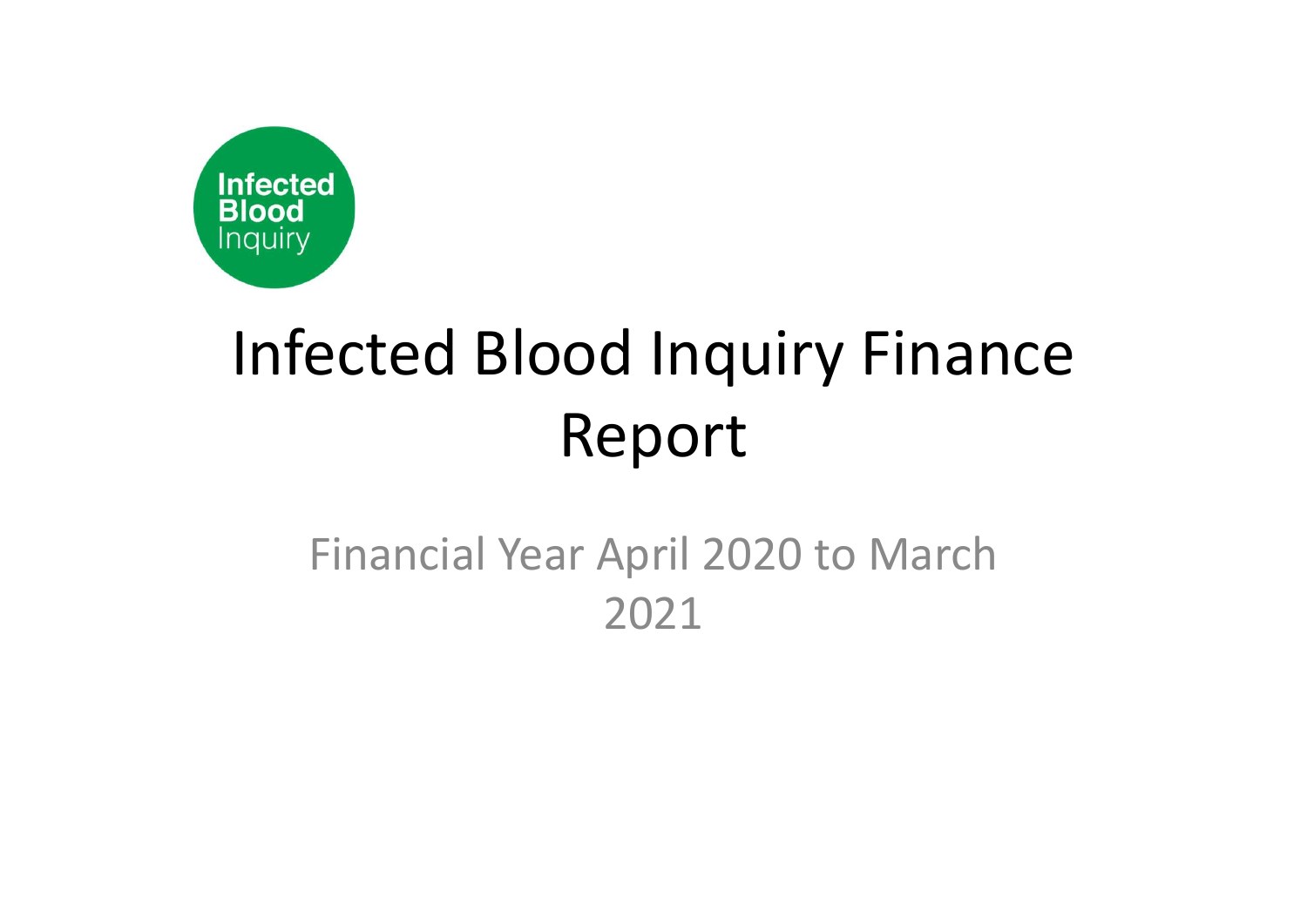## Inquiry 2020-21 expenditure

- The Inquiry spent £32.907m for the financial year to March 2021 (as at date of publication).
- The Inquiry spent £9.308m in 2018-19 and £25.987m in 2019-20 (whole life costs are £68.202m to date).
- Expenditure for the 2020-21 financial year can be broken down as follows: